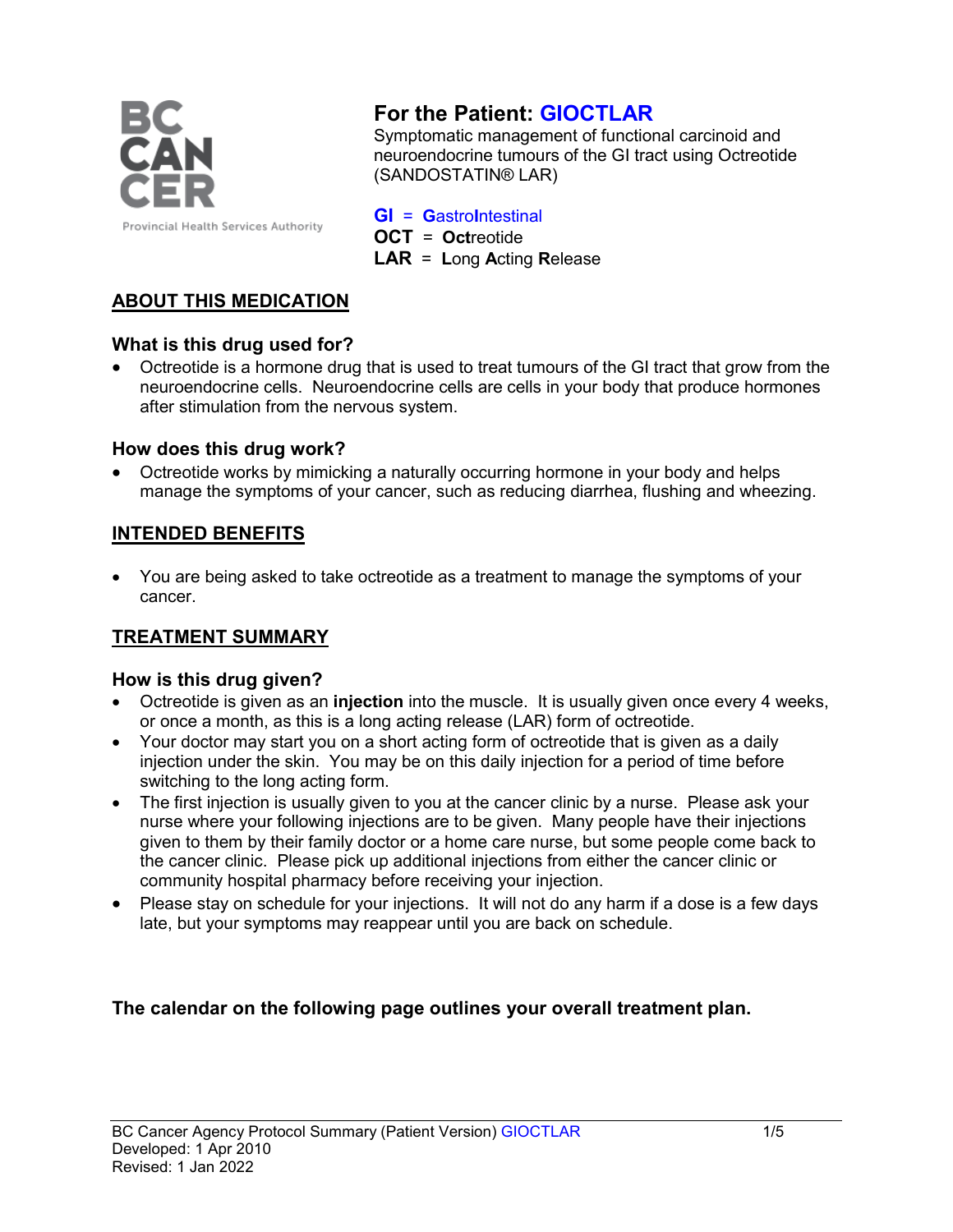| C      | <b>DATE</b> | <b>TREATMENT PLAN</b>                                                                  |  |  |
|--------|-------------|----------------------------------------------------------------------------------------|--|--|
| C<br>Е |             | $\triangleright$ Week 1 $\rightarrow$ Octreotide (SANDOSTATIN® LAR) injection on Day 1 |  |  |
|        |             | $\triangleright$ Week 2 $\rightarrow$ no treatment                                     |  |  |
|        |             | $\triangleright$ Week 3 $\rightarrow$ no treatment                                     |  |  |
|        |             | $\triangleright$ Week 4 $\rightarrow$ no treatment                                     |  |  |

| C              | <b>DATE</b> | <b>TREATMENT PLAN</b>                                                                  |  |  |
|----------------|-------------|----------------------------------------------------------------------------------------|--|--|
| Y<br>C         |             | $\triangleright$ Week 1 $\rightarrow$ Octreotide (SANDOSTATIN® LAR) injection on Day 1 |  |  |
| Е              |             | $\triangleright$ Week 2 $\rightarrow$ no treatment                                     |  |  |
| $\overline{2}$ |             | $\triangleright$ Week 3 $\rightarrow$ no treatment                                     |  |  |
|                |             | $\triangleright$ Week 4 $\rightarrow$ no treatment                                     |  |  |

#### **Treatment is continued as long as you are benefitting from treatment and not having too many side effects, as determined by your oncologist.**

### **What will happen when I get my drugs?**

• A **blood test** may be taken from time to time. The dose and timing of your octreotide may be changed based on the test results and/or other side effects.

## **SIDE EFFECTS AND WHAT TO DO ABOUT THEM**

Unexpected and unlikely side effects can occur with any drug treatment. The ones listed below are particularly important for you to be aware of as they are directly related to the common actions of the drug in your treatment plan.

You doctor will review the risks of treatment and possible side effects with you before starting treatment. The chemotherapy nurse will review possible side effects of the drug and how to manage those side effects with you on the day you receive your first treatment.

| <b>SIDE EFFECTS</b><br><b>DURING TREATMENT</b>                                                                                                                                    | <b>MANAGEMENT</b>                                                                                                                                                                                                                                                                                                                                                             |
|-----------------------------------------------------------------------------------------------------------------------------------------------------------------------------------|-------------------------------------------------------------------------------------------------------------------------------------------------------------------------------------------------------------------------------------------------------------------------------------------------------------------------------------------------------------------------------|
| Stinging, tingling or burning at the injection<br>site sometimes occurs and rarely lasts more<br>than 15-60 minutes. Pain or tenderness<br>may occur where the needle was placed. | • Take the solution out of the refrigerator and<br>allow it to warm to room temperature (eg,<br>30-60 minutes) before injection. Do not<br>heat the solution as this may destroy the<br>octreotide.<br>• After injection, rub the spot gently.<br>• If pain or tenderness continues, apply cool<br>compresses or soak in cool water for 15-20<br>minutes several times a day. |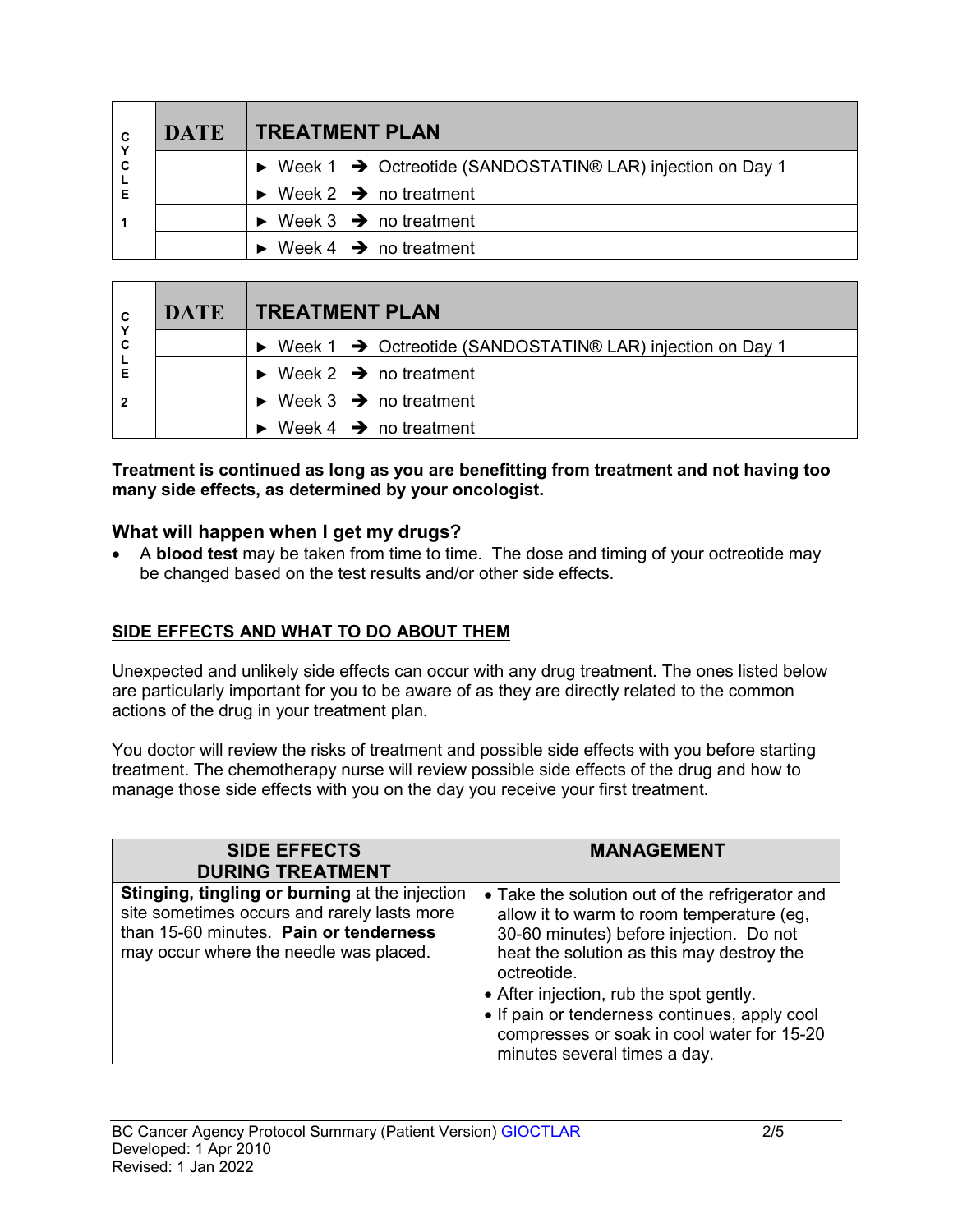| <b>SIDE EFFECTS</b><br><b>DURING TREATMENT</b>                                                                                                                                                                                                                         | <b>MANAGEMENT</b>                                                                                                                                                                                                                                                  |
|------------------------------------------------------------------------------------------------------------------------------------------------------------------------------------------------------------------------------------------------------------------------|--------------------------------------------------------------------------------------------------------------------------------------------------------------------------------------------------------------------------------------------------------------------|
| Nausea may occur after your treatment.<br>Most people have little or no nausea.<br>Nausea usually stops 2-3 weeks after you<br>start using octreotide as your body adjusts to<br>the drug.                                                                             | To help nausea:<br>• Time the daily injections of regular<br>octreotide between meals or at bedtime.<br>• Drink plenty of liquids.<br>• Eat and drink often in small amounts.<br>Try the ideas in <b>Practical Tips to Help</b><br><b>Manage Nausea*</b>           |
| Octreotide is used to reduce or prevent<br>diarrhea in some types of cancer. Diarrhea<br>may occur in patients treated for other types<br>of cancer. With the monthly injection,<br>diarrhea is usually mild and often disappears<br>within 1-4 days of the injection. | To help diarrhea:<br>• Time daily injections of regular octreotide<br>between meals or at bedtime.<br>• Drink plenty of liquids.<br>• Eat and drink often in small amounts.<br>Avoid high fibre foods as outlined in Food<br><b>Ideas to Help Manage Diarrhea*</b> |
| Abdominal discomfort may occur.                                                                                                                                                                                                                                        | To help abdominal discomfort:<br>• Time daily injections of regular octreotide<br>between meals or at bedtime.<br>• Abdominal discomfort with the monthly<br>injection is usually mild and often<br>disappears within 1-4 days of the injection.                   |
| Headache may occur.                                                                                                                                                                                                                                                    | • Take acetaminophen (eg, TYLENOL®) to<br>decrease or stop headache.                                                                                                                                                                                               |
| Sugar control may be affected in diabetics.                                                                                                                                                                                                                            | • Check your blood sugar regularly if you are<br>diabetic.                                                                                                                                                                                                         |
| Dizziness sometimes occurs when you first<br>start using octreotide.                                                                                                                                                                                                   | • This usually improves as your body adjusts<br>to octreotide.                                                                                                                                                                                                     |
| Tiredness and lack of energy may occur.                                                                                                                                                                                                                                | • Do not drive a car or operate machinery if<br>you are feeling tired.<br>. Try the ideas in Your bank of energy<br>savings: How people with cancer can<br>handle fatigue.                                                                                         |
| Hair loss is rare with octreotide. Your hair<br>will grow back once you stop treatment with<br>octreotide. Colour and texture may change.                                                                                                                              | • Use a gentle shampoo and soft brush.<br>• Care should be taken with use of hair spray,<br>bleaches, dyes and perms.                                                                                                                                              |

**\*Please ask your chemotherapy nurse, pharmacist or dietician for a copy.**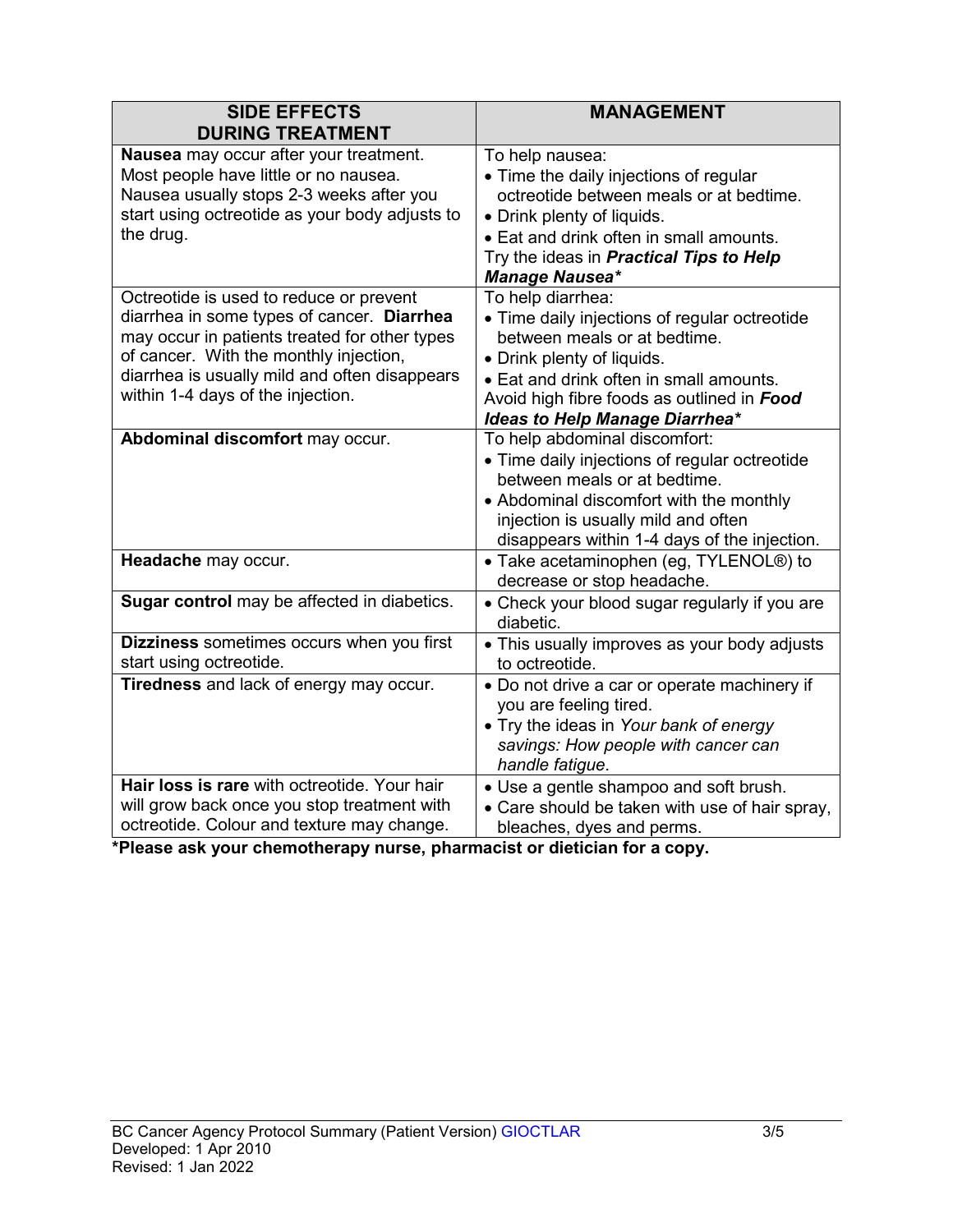# **INSTRUCTIONS FOR THE PATIENT**

- Tell your doctor if you have **gallstones** now, or have had them in the past, as you may develop gallstones when you are using octreotide.
- **Store** octreotide out of the reach of children, in the refrigerator (do not freeze), and protected from light. Daily injections can be kept at room temperature for up to two weeks. Monthly injections can be kept at room temperature on the day of the injection but should only be mixed immediately before injection.
- **Use** octreotide exactly as directed by your doctor. Make sure you understand the directions and feel comfortable with the injections.
	- Use a different site for each injection. Daily injections are injected under the skin and monthly injections are injected into a muscle. Check with your nurse or doctor to find out which sites on your body can be used for injections.
	- For daily injections: time the injections between meals or at bedtime to avoid stomach upset and abdominal discomfort.
	- Take the ampules or vials out of the refrigerator and allow them to warm to room temperature (eg, 30-60 minutes) before injection. Do not heat the ampules or vials.
	- Use each syringe only once to avoid infection. Place used syringes in a rigid plastic container with a lid. Discard container as instructed by your treatment centre. Keep out of reach of children.
- For **daily** injections: if you **miss a dose**, inject it as soon as you can. If it is less than 2 hours until your next dose, skip the next dose and then go back to your usual dosing times. Your symptoms may reappear until you are back on schedule.
- For **monthly** injections: if you **miss a dose**, arrange for it to be injected as soon as possible. It will not do any harm if a dose is a few days late, but your symptoms may reappear until you are back on schedule.
- The **drinking of alcohol** (in small amounts) does not appear to affect the safety or usefulness of octreotide.
- The effect of octreotide on fertility and pregnancy is not known. It is best to use **birth control** while being treated with octreotide. Tell your doctor right away if you or your partner becomes pregnant. Do not breast feed during treatment.
- **Tell** doctors, dentists, and other health professionals that you are being treated with octreotide before you receive any treatment from them.

## **Medication Interactions**

Other drugs such as bromocriptine (eg, PARLODEL®), cimetidine (eg, TAGAMET®) cyclosporine (NEORAL®), insulin, and some heart medications (eg, beta blockers) may **interact** with octreotide. Tell your doctor if you are taking these or any other drugs as you may need extra blood tests or your dose may need to be changed. If you are diabetic, your doctor may need to adjust your antidiabetic treatment.

Check with your doctor or pharmacist before you start taking any new drugs.